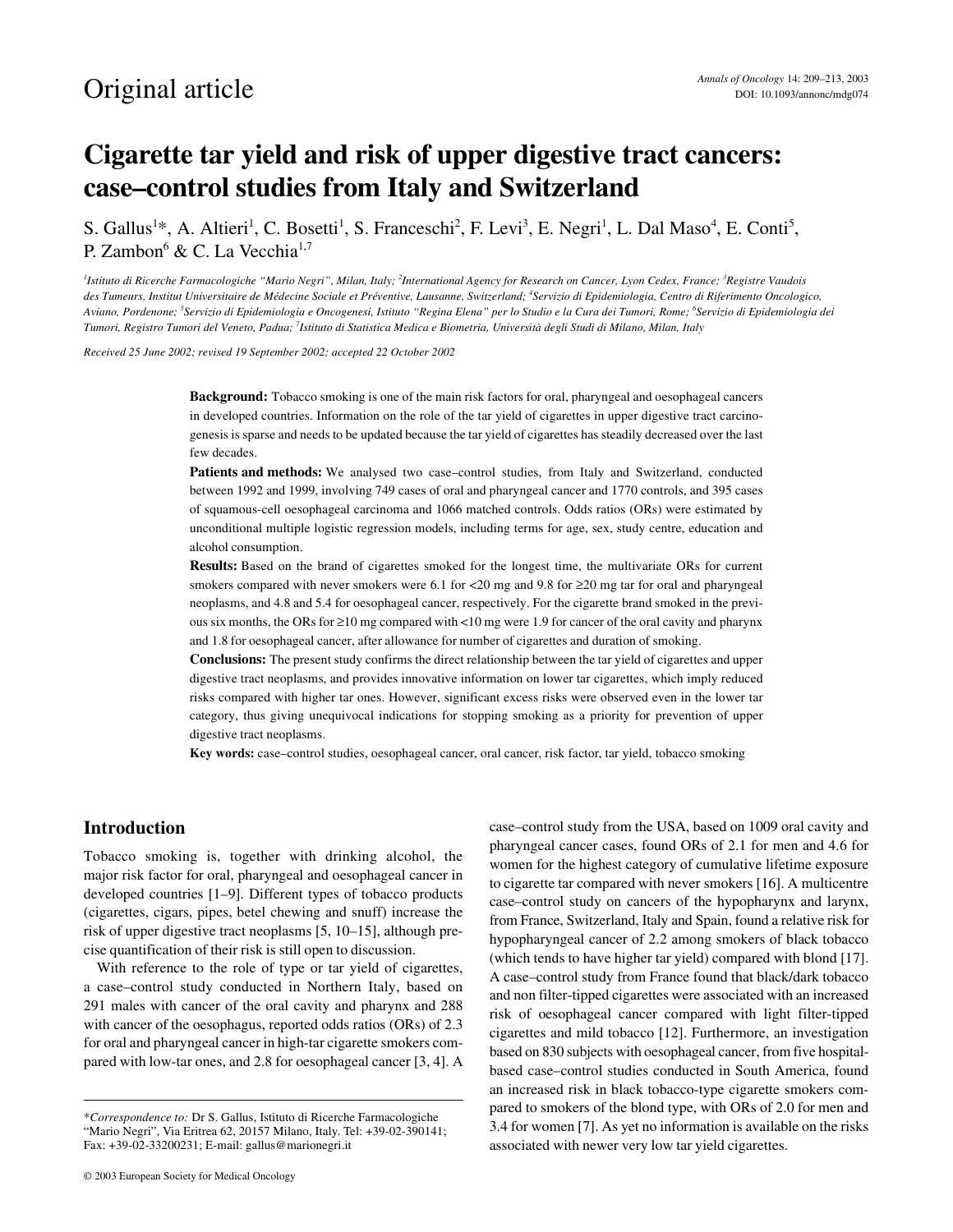The tar yield of cigarettes has steadily decreased over the last few decades [18], and this may have influenced recent favourable trends in mortality from upper digestive tract neoplasms in males from several western European countries, following earlier rises [19–22]. The average tar yield of Italian cigarettes was ∼25 mg in the 1960s, ∼17 mg in 1983–1984 [23] and declined to ∼12 mg in the late 1990s. To provide further information on the role of the most recent cigarettes in relation to the risk of upper digestive tract cancers, we analysed data from two multicentre case– control studies conducted in Northern Italy and Switzerland.

#### **Patients and methods**

This analysis is based on data from two case–control studies on the upper digestive tract cancer. The first one, on cancer of the oral cavity and pharynx, was conducted between 1992 and 1997 in two Italian areas (the province of Pordenone, Northern Italy, and those of Rome and Latina, Central Italy) and in the Swiss Canton of Vaud [24, 25]. The second one, on squamous-cell oesophageal cancer, was conducted between 1992 and 1999 in the provinces of Pordenone, Padua and Milan, Northern Italy [26], and in the Swiss Canton of Vaud [25, 27].

The first study included 749 cases (634 men, 115 women) aged <77 years (median 58 years) with incident, histologically confirmed cancers of the oral cavity and pharynx, and 1770 hospital controls (1252 men, 518 women) <78 years of age (median 58 years). Twenty-eight percent of controls were admitted to hospital for traumas, 25% for non-traumatic orthopaedic conditions, 24% for acute surgical disorders and 23% for miscellaneous other illnesses (including skin, eye or ear disorders).

The second study included 395 cases (351 men, 44 women) <77 years of age (median 60 years) with incident, histologically confirmed squamous-cell oesophageal cancer, and 1066 hospital controls (875 men, 191 women) aged <75 years (median 60 years). Controls were matched with cases by age (within 5 year intervals), sex and study centre, with a control:case ratio of ∼5 for women and ∼2 for men. Twenty-nine percent of controls were admitted for traumas, 36% for non-traumatic orthopaedic conditions, 12% for acute surgical disorders and 23% for miscellaneous other illnesses. In both studies, the response rate was >95% for cases and controls.

Trained interviewers collected data using structured questionnaires, including information on sociodemographic characteristics, anthropometric measures and lifestyle habits, such as smoking and alcohol consumption. The questions on tobacco smoking included smoking status (never, ex, current smoker), number of cigarettes or cigars and grams of tobacco for pipe smoked per day, the age at starting and (for ex-smokers) the time since stopping smoking, and brands of cigarette smoked. Each subject could indicate the brands smoked for up to three periods of their life and, for current smokers, the brand smoked during the previous 6 months. Reproducibility of the information on tobacco smoking was satisfactory [28]. Tar yields of more than 100 kinds of cigarette, i.e. the most common Italian and international brands, were determined by the Laboratory of the British Government Chemist for cigarettes smoked before 1983 [29], and obtained from published sources by the Italian Government for dates thereafter [30]. Tar yield of Swiss cigarettes was obtained from cigarette packets.

The cigarette brands were classified into three categories according to their tar yield: high tar (≥20 mg), including older, mostly unfiltered cigarettes; intermediate tar (10–19 mg); and low tar (<10 mg), including vented filter cigarettes.

Odds ratios and corresponding 95% confidence intervals (CI) were estimated by unconditional multiple logistic regression models [31], including terms for age, sex, study centre, years of education and alcohol consumption. For the comparison of high versus low tar yield categories the analyses were restricted to ever and current smokers, and further terms for smoking status (when required), the number of cigarettes smoked and the duration of the habit were included in the models.

# **Results**

Table 1 shows the multivariate ORs for cancers of the oral cavity and pharynx and oesophagus according to selected measures of tobacco smoking. Cigarette smoking was strongly associated to the risk for both cancer sites; comparing current to never smokers, the ORs were 6.8 for oral and pharyngeal cancer, and 5.1 for oesophageal cancer (the ORs for ex-smokers were ∼2 for both these cancers). The ORs increased with the number of cigarettes smoked to 12.3 for oral and pharyngeal cancer, and 7.9 for oesophageal cancer, for current smokers of ≥25 cigarettes per day. For pipe and cigar smoking, the ORs were 6.6 for oral and pharyngeal cancer, and 12.6 for oesophageal cancer. Increasing risks were observed in relation to duration of smoking, with ORs of 7.7 for oral and pharyngeal cancer, and of 5.5 for oesophageal cancer, for current smokers for ≥30 years. Consistent patterns of risk with dose and duration were also observed for ex-smokers.

The effect of tar yield among ever and current smokers is presented in Table 2. When compared with never smokers, the multivariate ORs for oral and pharyngeal cancer for ever smokers were 4.2 for low/medium tar yield (<20 mg) and 5.9 for high tar (≥20 mg). For oesophageal cancer, the OR was 3.5 in both strata. A similar effect of tar yield was observed when considering current smokers only: compared with never smokers, the multivariate ORs of oral and pharyngeal cancer were 6.1 for low/intermediate tar yield and 9.8 for high tar, and those for oesophageal cancer were 4.8 and 5.4, respectively. When considering the cigarettes smoked in the last 6 months, the ORs for oral and pharyngeal cancer were 3.8 for low (<10 mg) and 7.1 for intermediate/high tar yield (≥10 mg). A similar pattern of risk was found for oesophageal cancer, the ORs being 2.4 and 5.4 for low and intermediate/high tar, respectively.

In Table 3, lower and higher tar yield cigarettes were compared among ever and current smokers, after further allowance for smoking status (when considering ever smokers), number of cigarettes smoked and duration of habit. In ever smokers, the ORs for ≥20 mg compared to <20 mg tar yield were 1.6 for cancer of the oral cavity and pharynx, and 1.1 for cancer of the oesophagus. Corresponding values in current smokers were 1.6 for oral and pharyngeal cancer, and 1.3 for oesophageal cancer. When considering the cigarette brand smoked in the previous 6 months, the ORs for  $\geq 10$  mg compared with <10 mg were 1.9 (95% CI 1.1–3.3) for cancer of the oral cavity and pharynx, and 1.8 (95% CI 0.8–4.1) for oesophageal cancer.

#### **Discussion**

The present study confirms and extends previous findings of a relationship between the tar yield of cigarettes and upper digestive tract neoplasms [3, 4, 7, 12, 16, 17].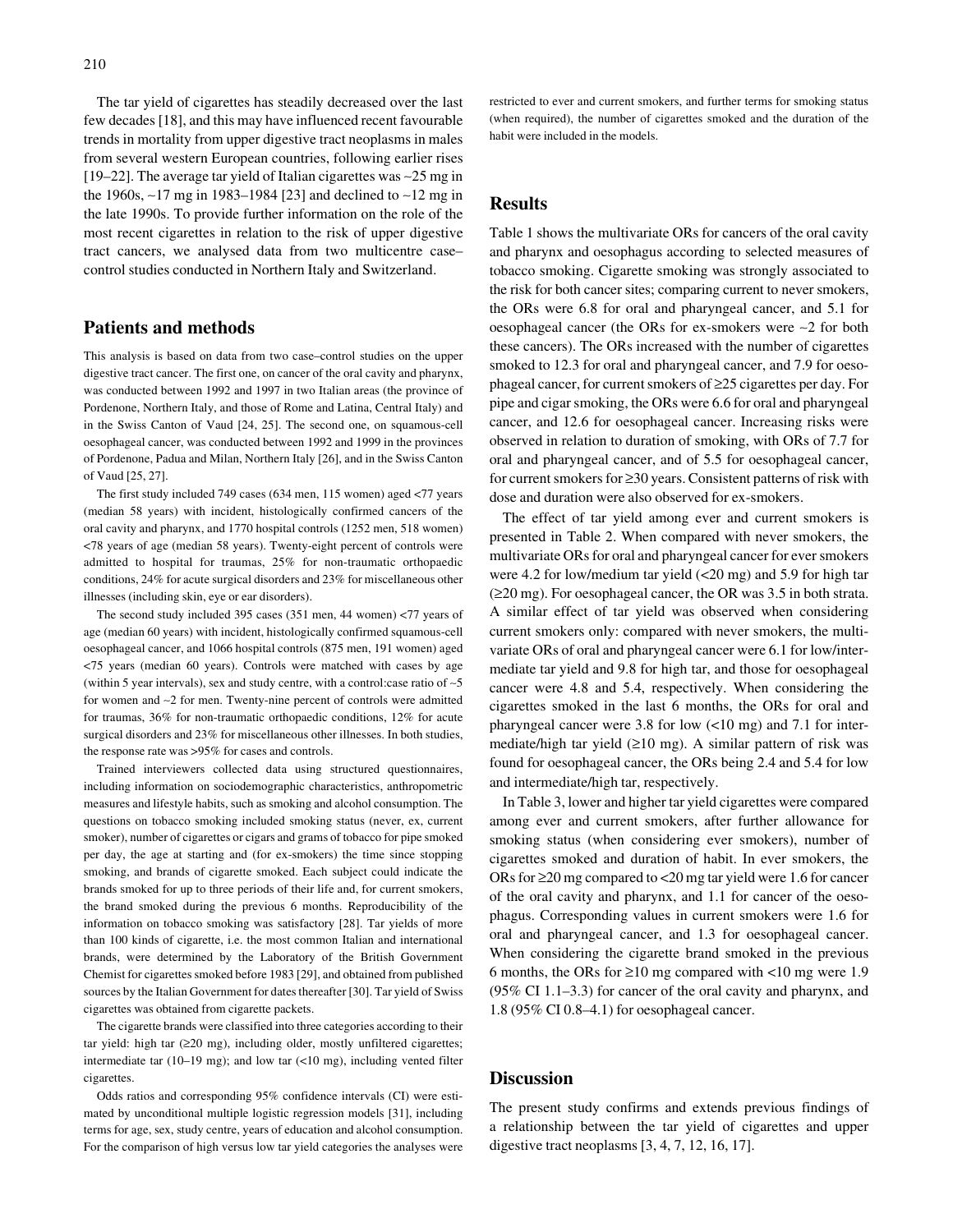| Smoking habit <sup>a</sup>           |                | Oral cavity and pharynx |                  | Oesophagus     |          |                  |
|--------------------------------------|----------------|-------------------------|------------------|----------------|----------|------------------|
|                                      | Cases          | Controls                | $ORb (95\% CI)$  | Cases          | Controls | $OR^b$ (95% CI)  |
| Never smokers                        | 60             | 692                     | 1 <sup>c</sup>   | 37             | 376      | $1^{\circ}$      |
| Current smokers                      | 517            | 521                     | $6.8(4.9-9.4)$   | 234            | 318      | $5.1(3.3-7.7)$   |
| Cigarettes per day                   |                |                         |                  |                |          |                  |
| <15                                  | 108            | 205                     | $4.6(3.1-6.7)$   | 40             | 109      | $2.7(1.6-4.7)$   |
| $15 - 24$                            | 244            | 225                     | $7.7(5.3-11.0)$  | 110            | 135      | $5.7(3.5-9.1)$   |
| $\geq$ 25                            | 157            | 82                      | $12.3(7.9-19.0)$ | 77             | 63       | $7.9(4.5-13.8)$  |
| Pipe/cigar only                      | 8              | 9                       | $6.6(2.0-21.3)$  | 6              | 11       | $12.6(3.6-43.6)$ |
| Total duration of smoking (years)    |                |                         |                  |                |          |                  |
| $<$ 30                               | 126            | 214                     | $5.1(3.4 - 7.8)$ | 32             | 83       | $3.3(1.7-6.4)$   |
| $\geq 30$                            | 391            | 307                     | $7.7(5.5-10.9)$  | 202            | 234      | $5.5(3.6-8.5)$   |
| Ex-smokers                           | 172            | 557                     | $2.1(1.5-3.1)$   | 124            | 372      | $2.2(1.4-3.4)$   |
| Cigarettes per day                   |                |                         |                  |                |          |                  |
| <15                                  | 41             | 200                     | $1.7(1.0-2.7)$   | 31             | 132      | $1.7(1.0-3.0)$   |
| $\geq15$                             | 125            | 347                     | $2.3(1.6-3.4)$   | 90             | 230      | $2.5(1.5-4.0)$   |
| Pipe/cigar only                      | $\overline{4}$ | 6                       | $4.4(1.0-18.9)$  | $\overline{c}$ | 7        | $1.9(0.3-13.2)$  |
| Total duration of smoking (years)    |                |                         |                  |                |          |                  |
| $<$ 30                               | 67             | 344                     | $1.5(1.0-2.3)$   | 39             | 216      | $1.4(0.8-2.4)$   |
| $\geq 30$                            | 105            | 213                     | $3.1(2.1-4.6)$   | 85             | 156      | $3.3(2.0-5.3)$   |
| Time since smoking cessation (years) |                |                         |                  |                |          |                  |
| <10                                  | 101            | 202                     | $3.6(2.4-5.4)$   | 64             | 107      | $4.1(2.5-7.0)$   |
| $\geq 10$                            | 71             | 355                     | $1.3(0.9-2.0)$   | 60             | 265      | $1.4(0.9-2.3)$   |

**Table 1.** Distribution of 749 cases of cancers of the oral cavity and pharynx and 1770 controls, and 395 cases of squamous-cell oesophageal cancer and 1066 controls according to selected tobacco variables, with corresponding odds ratios (OR) and 95% confidence intervals (CI). Northern Italy and Switzerland, 1992–1999.

<sup>a</sup>In some strata the sum does not add up to the total due to some missing values.

b Estimates from unconditional multiple logistic regression models, including terms for age, sex, study centre, education and alcohol

consumption.

c Reference category.

The most innovative findings of our investigation concern very low tar (<10 mg) cigarettes. The large number of current smokers allowed us to compare recent smokers of cigarettes with <10 mg tar yield to higher tar ones. The ORs for current smokers of ≥10 mg tar cigarettes compared with <10 mg were almost 2-fold for oral and oesophageal cancers. These results are of particular relevance because they were obtained after allowance for duration and number of cigarettes. It is possible that low-tar smokers tend to compensate in terms of number of cigarettes smoked. In fact, in our data, current smokers of low yield cigarettes had an average consumption of about one cigarette per day more than high tar ones. Furthermore, smokers who switch from higher tar yield cigarettes to lower ones tend to compensate for reduced tar yields by taking larger puffs, puffing more frequently, and leaving a shorter butt [19, 32].

The choice of considering the cigarette brand smoked for the longest time could introduce some bias, since information on the distant past is often imprecise and influenced by current or more recent habits [3]. To avoid these possible misclassifications or bias, we considered cases and controls who had smoked only one cigarette brand lifelong (or brands of the same category of tar yield) and found similar risks. The OR for oral and pharyngeal cancers among current smokers with continual tar yield ≥20 mg compared with never smokers was 10.6 (95% CI 6.1–18.4), and that for oesophageal cancer was 9.6 (95% CI 4.6–20.1). However, current smokers who had smoked only high tar yield cigarettes had a longer duration of the habit than those smoking only low tar ones, since intermediate and low tar cigarettes have become widespread in Southern Europe just over the last two to three decades [29, 30].

To avoid possible sources of bias, cases and controls were drawn from comparable catchment areas and participation was almost complete. The results were not substantially modified by allowance for potential major confounding factors, including socioeconomic characteristics, alcohol consumption, duration and amount of smoking. Information on cigarette smoking was satisfactorily reproducible [28], and there is no reason to suppose differential recall of brand type in cases and controls.

These results have important public health implications [33], together with the evidence of lower excess risk for low tar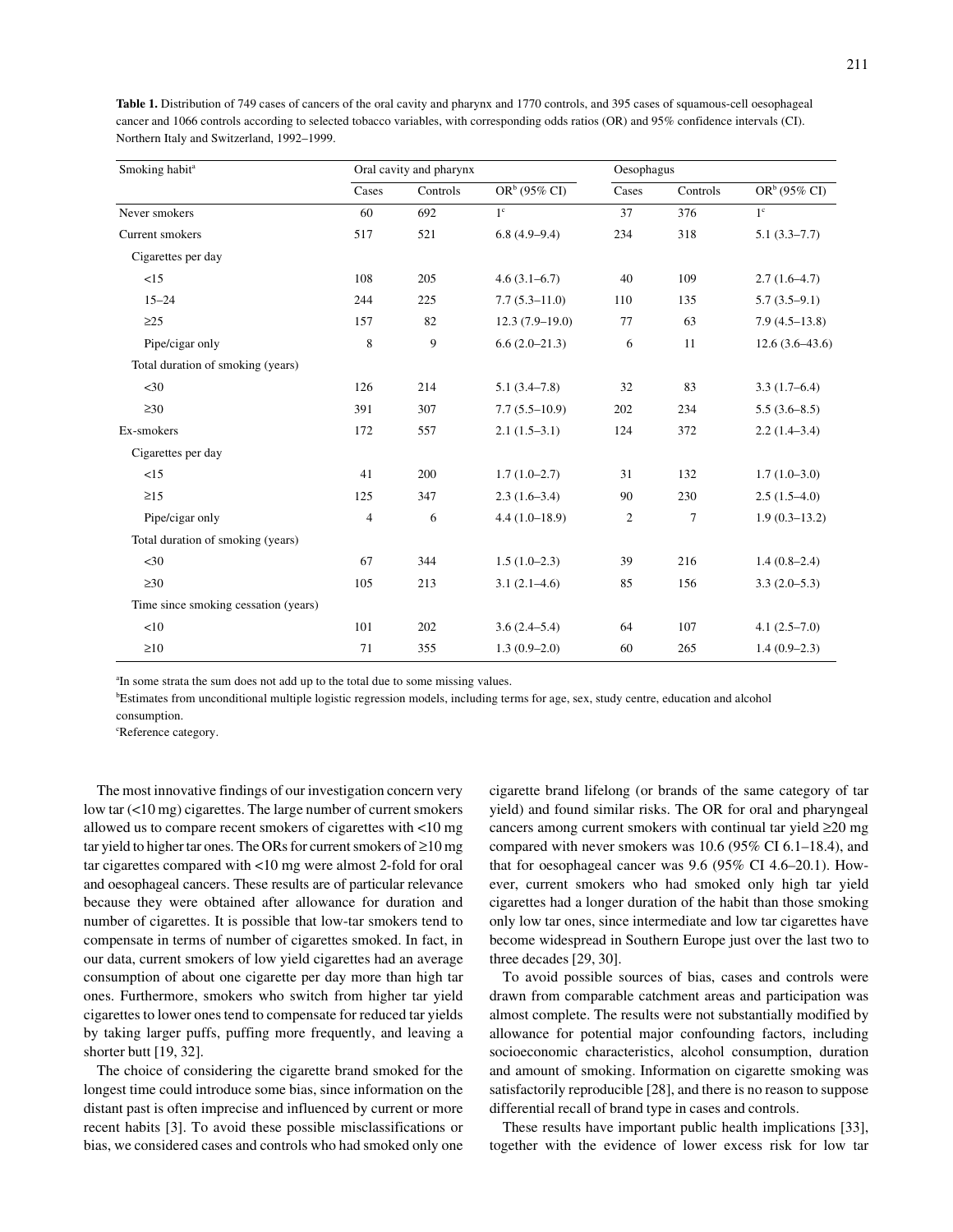**Table 2.** Distribution of 749 cases of cancers of the oral cavity and pharynx and 1770 controls, and 395 cases of squamous-cell oesophageal cancer and 1066 controls, according to tar yield of cigarettes smoked, and corresponding odds ratios (ORs) and 95% confidence intervals (CI). Northern Italy and Switzerland, 1992–1999.

| Tar yield <sup>a</sup>                          | Oral cavity and pharynx |     |                          |       | Oesophagus |                |  |
|-------------------------------------------------|-------------------------|-----|--------------------------|-------|------------|----------------|--|
|                                                 | Cases                   |     | Controls $OR^b$ (95% CI) | Cases | Controls   | $ORb$ (95% CI) |  |
| Never smokers                                   | 60                      | 692 | $1^{\circ}$              | 37    | 376        | $1^{\circ}$    |  |
| Ever smokers $(mg)^d$                           |                         |     |                          |       |            |                |  |
| <20                                             | 396                     | 708 | $4.2(3.0-5.8)$           | 205   | 430        | $3.5(2.3-5.3)$ |  |
| $\geq$ 20                                       | 241                     | 256 | $5.9(4.1 - 8.5)$         | 116   | 185        | $3.5(2.2-5.6)$ |  |
| Current smokers $(mg)^d$                        |                         |     |                          |       |            |                |  |
| $20$                                            | 318                     | 382 | 6.1(4.4–8.6)             | 146   | 215        | $4.8(3.1-7.6)$ |  |
| $\geq$ 20                                       | 163                     | 90  | $9.8(6.5-14.8)$          | 67    | 67         | $5.4(3.2-9.3)$ |  |
| Cigarettes smoked in the previous 6 months (mg) |                         |     |                          |       |            |                |  |
| <10                                             | 31                      | 63  | $3.8(2.2 - 6.8)$         | 11    | 37         | $2.4(1.0-5.4)$ |  |
| $\geq 10$                                       | 462                     | 434 | $7.1(5.1-9.9)$           | 210   | 264        | $5.4(3.5-8.3)$ |  |

<sup>a</sup>In some strata the sum does not add up to the total because of some missing values.

b Estimates from unconditional multiple logistic regression models, including terms for age, sex, study centre, education level and alcohol consumption.

c Reference category.

d Tar yield of cigarettes smoked for the longest time.

cigarettes compared to high tar ones on lung [19, 32, 34] and laryngeal cancers [3], and coronary heart diseases [19, 35]. Nevertheless, significant and substantial excess risks for the oral cavity and pharynx and oesophagus were observed even in the lower tar category, providing unequivocal indications for stopping smoking as a priority for prevention of upper digestive tract neoplasms.

**Table 3.** Odds ratios (ORs) and 95% confidence intervals (CI) of oral, pharyngeal and oesophageal cancers, according to tar yield of cigarettes smoked, in ever/current smokers. Northern Italy and Switzerland, 1992–1999.

| Tar yield                | Oral cavity and<br>pharynx OR <sup>a</sup><br>$(95\% \text{ CI})$ | Oesophagus $OR^a$<br>$(95\% \text{ CI})$ |
|--------------------------|-------------------------------------------------------------------|------------------------------------------|
| Ever smokers $(mg)^b$    |                                                                   |                                          |
| $20$                     | 1 <sup>c</sup>                                                    | $1^{\circ}$                              |
| >20                      | $1.6(1.2-2.1)$                                                    | $1.1(0.8-1.6)$                           |
| Current smokers $(mg)^b$ |                                                                   |                                          |
| $20$                     | 1 <sup>c</sup>                                                    | $1^{\circ}$                              |
| $\geq$ 20                | $1.6(1.1-2.4)$                                                    | $1.3(0.8-2.1)$                           |
|                          | Cigarettes smoked in the previous 6 months (mg)                   |                                          |
| <10                      | $1^{\circ}$                                                       | $1^{\circ}$                              |
| $\geq 10$                | $1.9(1.1-3.3)$                                                    | $1.8(0.8-4.1)$                           |

a Estimates from unconditional multiple logistic regression models, including terms for age, sex, study centre, education level, alcohol consumption, smoking status (when required), number of cigarettes and duration of habit.

<sup>b</sup>Tar yield of cigarettes smoked for the longest time. c Reference category.

# **Acknowledgements**

This work was supported by the Italian Association for Cancer Research (AIRC), Milan; the Italian Ministry of Health, Rome, Italy; the Leagues Against Cancer of Vaud, Switzerland and Milan, Italy; and the Swiss Foundation for Research Against Cancer, Bern, Switzerland. S. Gallus was supported by a Monzino Foundation and C. Bosetti by an AIRC/FIRC fellowship. The authors thank C. Pasche and F. Lucchini for data collection and validation, and M. P. Bonifacino for editorial assistance.

### **References**

- 1. Schlecht NF, Franco EL, Pintos J, Kowalski LP. Effect of smoking cessation and tobacco type on the risk of cancers of the upper aerodigestive tract in Brazil. Epidemiology 1999; 10: 412–418.
- 2. Kjaerheim K, Gaard M, Andersen A. The role of alcohol, tobacco, and dietary factors in upper aerogastric tract cancers: a prospective study of 10,900 Norwegian men. Cancer Causes Control 1998; 9: 99–108.
- 3. La Vecchia C, Bidoli E, Barra S et al. Type of cigarettes and cancers of the upper digestive and respiratory tract. Cancer Causes Control 1990; 1: 69–74.
- 4. La Vecchia C, Liati P, Decarli A et al. Tar yields of cigarettes and the risk of oesophageal cancer. Int J Cancer 1986; 38: 381–385.
- 5. Franceschi S, Talamini R, Barra S et al. Smoking and drinking in relation to cancers of the oral cavity, pharynx, larynx, and esophagus in northern Italy. Cancer Res 1990; 50: 6502–6507.
- 6. Parkin DM, Pisani P, Lopez AD, Masuyer E. At least one in seven cases of cancer is caused by smoking. Global estimates for 1985. Int J Cancer 1994; 59: 494–504.
- 7. Castellsagué X, Muñoz N, De Stefani E et al. Independent and joint effects of tobacco smoking and alcohol drinking on the risk of esophageal cancer in men and women. Int J Cancer 1999; 82: 657–664.
- 8. Lagergren J, Bergstrom R, Lindgren A, Nyren O. The role of tobacco, snuff and alcohol use in the aetiology of cancer of the oesophagus and gastric cardia. Int J Cancer 2000; 85: 340–346.